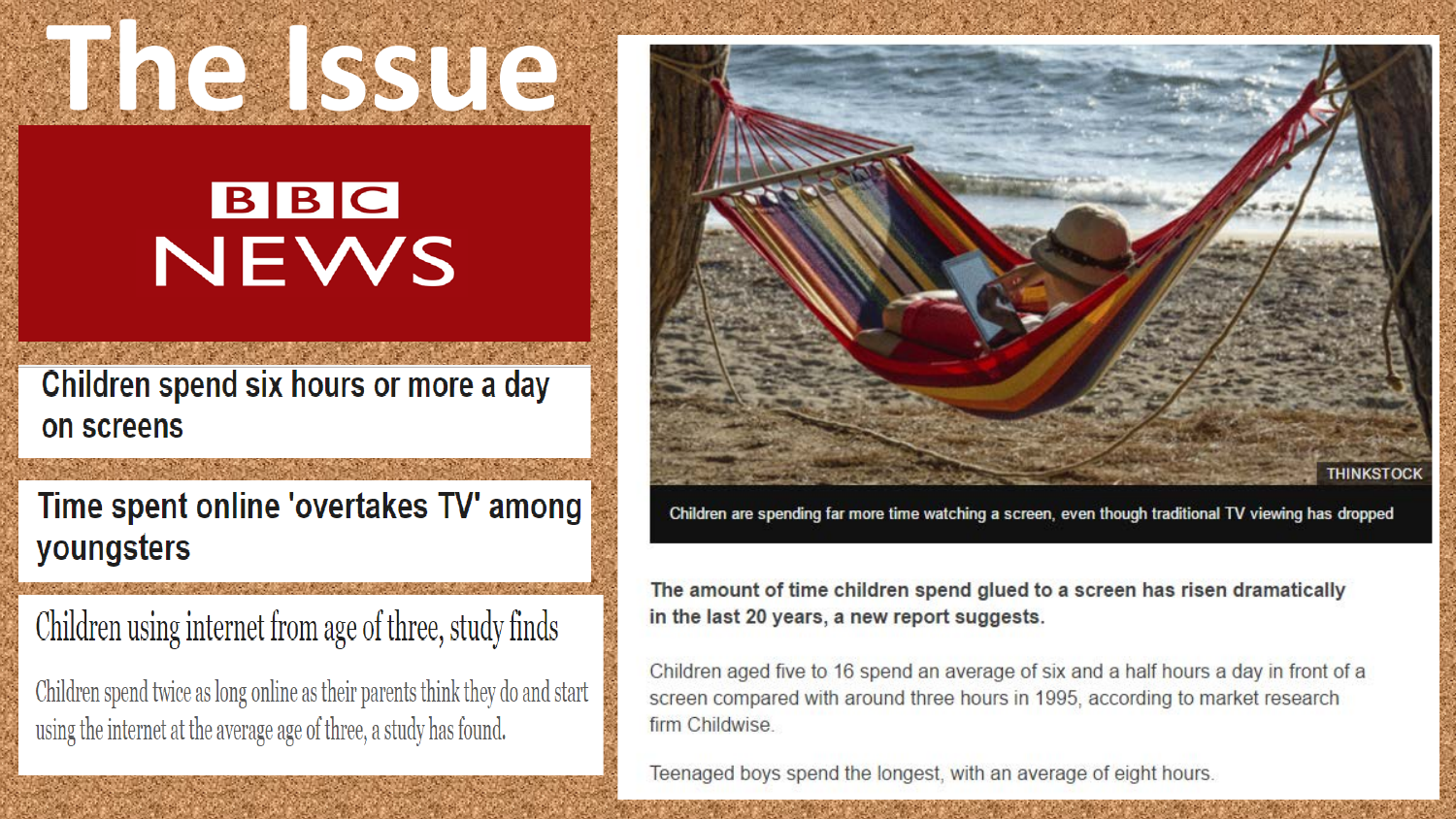# The Key E-Safety Issues



Inappropriate content includes information or images that upset your child, material that's directed at adults, inaccurate information or information that might lead or tempt your child into unlawful or dangerous behavior. This could be:

- **Explicit adult material**
- content containing swearing and offensive language
- sites that encourage vandalism, crime, terrorism, racism
- Sites that encourage harmful behavior like easting disorders
- Pictures or videos which show images of violence or cruelty
- gambling sites
- un-moderated chat rooms where there's no one supervising the conversation and barring unsuitable comments.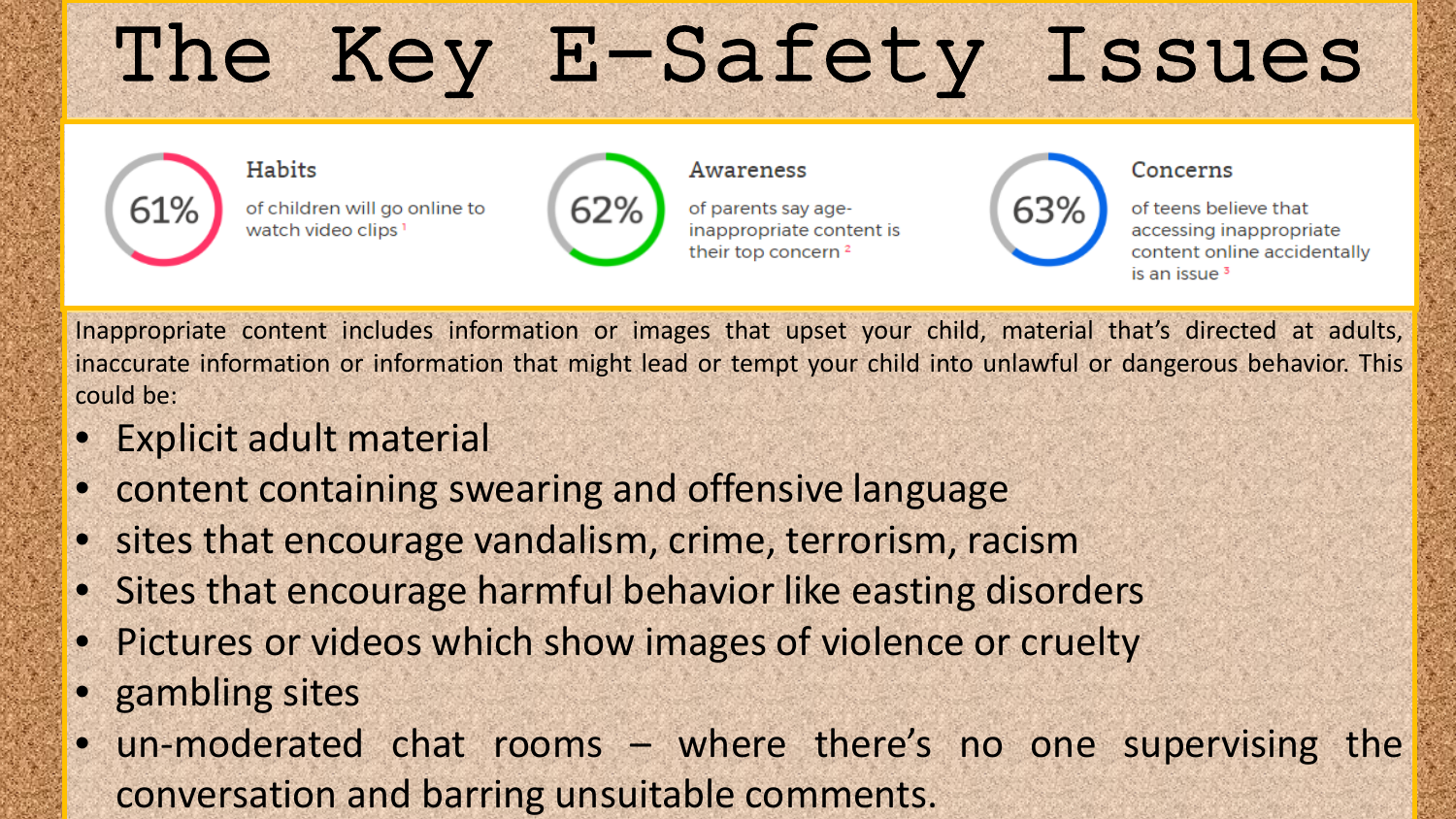# Inappropriate Content

- 90% of children age 8-16 have seen adult content online. \*
- 70% of children age 12-18 have accidentally encountered adult content whilst completing homework online. \*
- 27% of boys access explicit adult content every week
- 5% view explicit adult content every day.
- 12% have visited an adult website showing violent images.
- Just 3% of adult websites require proof of age before gaining access to the site

a na mara na mata a katika mata na mata na mata na mata

- 66% of such sites do not include any adult content warnings.
- Children are also encountering cyber-bullying, images of extreme violence, selfharm, unhealthy body image promotion and eating disorders and worse.

\*Recent US Government school survey Source:<http://www.safeonline.org.uk/the-facts/>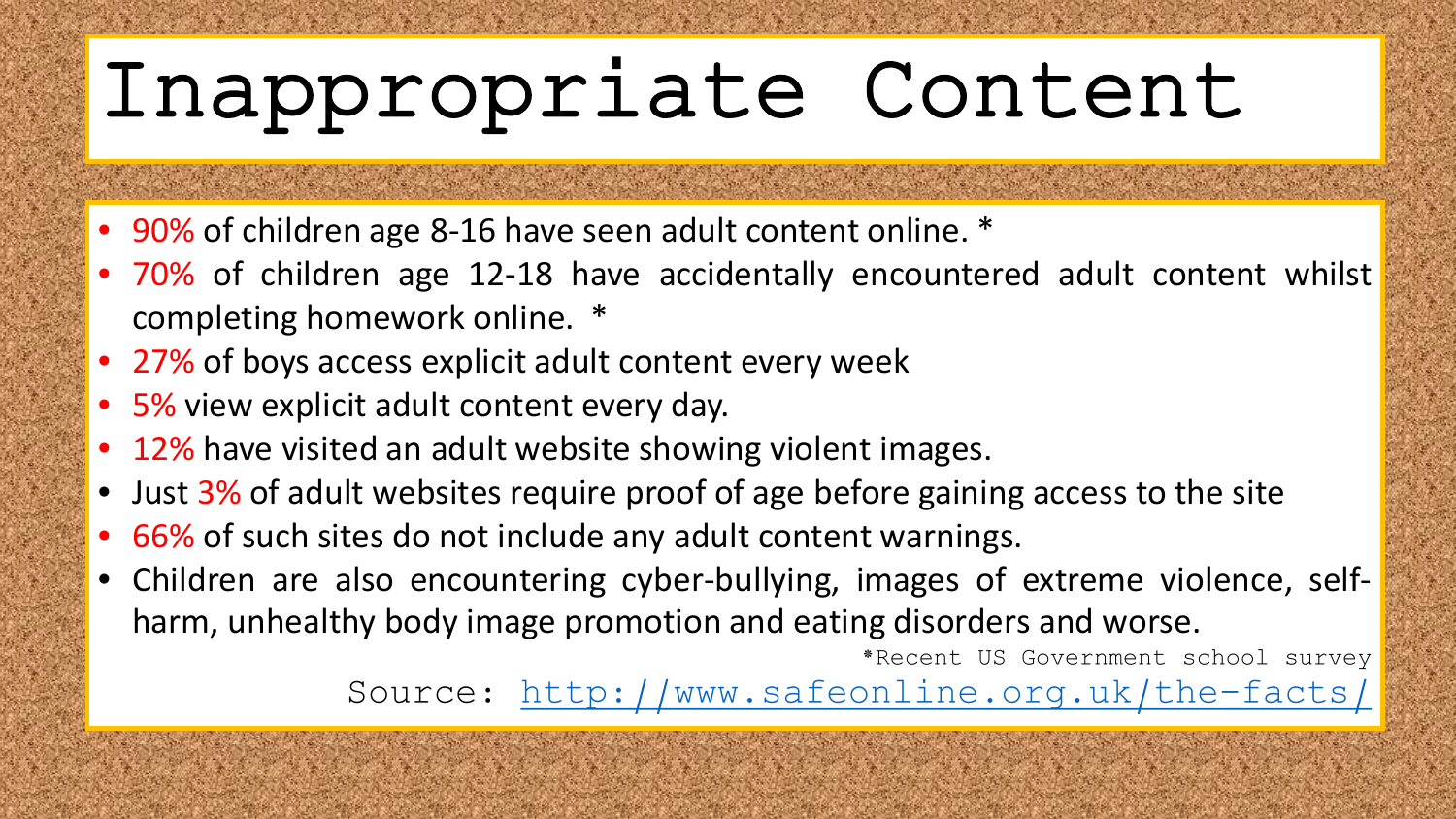One in five a to 11 year olds and seven in ten

12 to 15 year olds has a social media profile.

 $1$  in  $4$ **children** have experienced something upsetting on a social networking site.



Source: Ofcom (2015) Children and parents: media use and attitudes report (PDF).



Source: Lilley, C., Ball, R. and Vernon, H. (2014) The experiences of 11-16 year olds on social networking sites.



 $1$  in  $3$ children have been a victim of cyberbullying.



Source: McAfee survey of children and parents as reported in the Guardian (14 November 2014) 0 "Number of children who are victims of cyberbullying doubles in a year"

Threequarters of parents have looked for or received information or advice about how to help their child manage online risks

Source: Ofcom (2015) Children and parents: media use and attitudes report (PDF)



Almost 1 in 4 young people have come across racist or hate messages online.

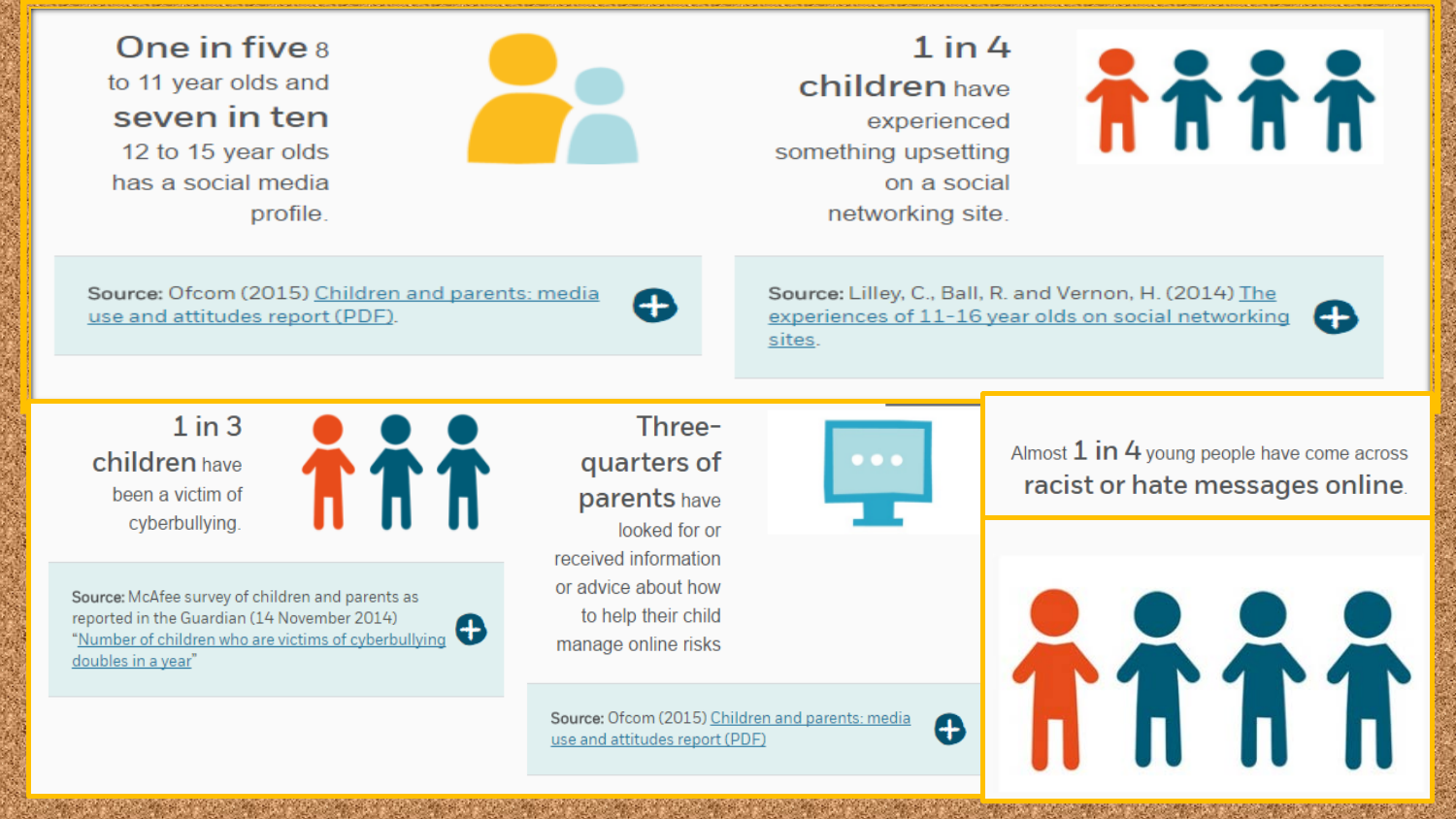# Role of the parent

Tools like parental controls can help to protect your children from accessing inappropriate content, but you can't check everything they see on the internet. You need to help them avoid unsuitable content, and cope with it if they see it. The first step is to talk to them about it.

• Be engaged

Talk regularly with your children about how they use technology and their online life

• Be aware

Learn how to activate and use parental controls to help protect your child from seeing inappropriate content online.

• Be there

The most important thing is to ensure that you are there if something goes wrong. Be available to reassure them if something does happen.

#### • Be thoughtful  $\epsilon$

Encourage your children to think critically about the things they see online, including images and videos they view on social media.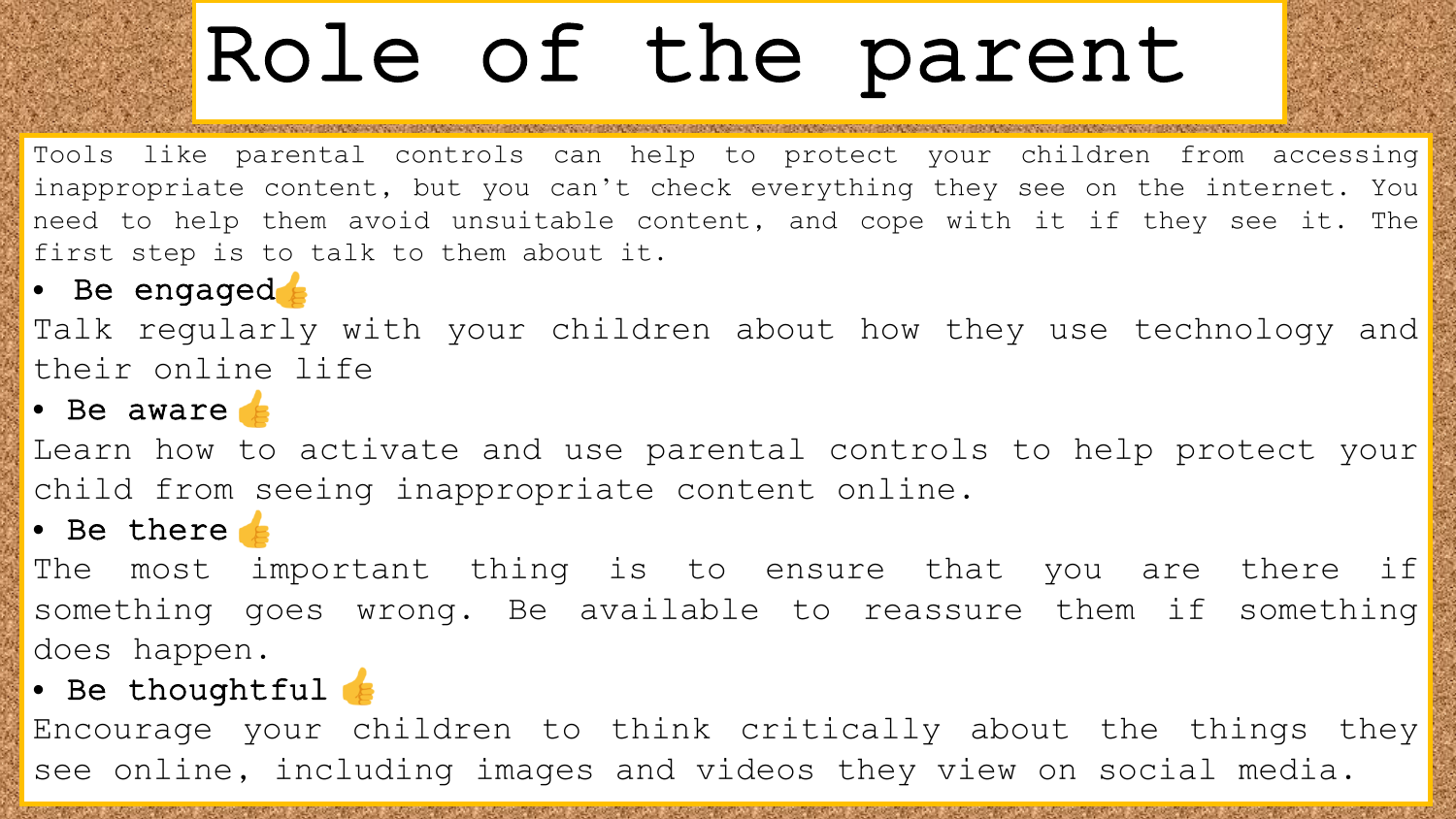### Tips and Advice for Parents

- 1. Set Parental Controls on all devices and set up a family filter with your wi-fi provider. You can seek free help from 'O2 Gurus' for this: 0808 800 5002 2. Keep internet use to family spaces. Consider carefully whether screen use should be in bedrooms.
- 3. Set clear rules around internet access for example all phones to charge in the living room and are not taken into rooms at night.
- 4. If in doubt, ask. Teachers will be able to offer support, advice or signpost you to someone who can help.